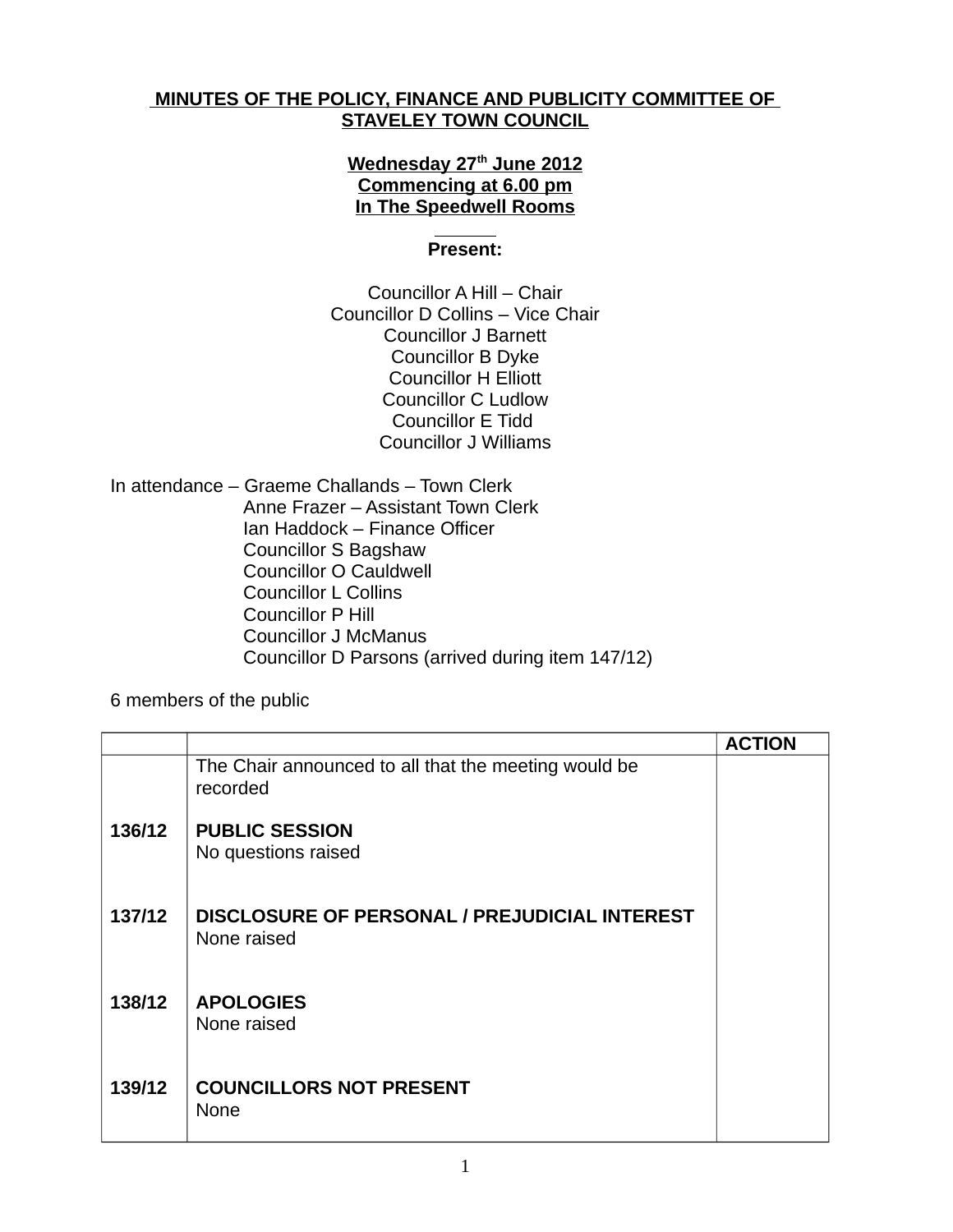| 140/12 | MINUTES OF THE POLICY AND FINANCE COMMITTEE<br>OF STAVELEY TOWN COUNCIL HELD ON WEDNESDAY<br>23rd MAY 2012                                                                                                                                                                                                                                                                                                                                                                                                                                                                                                                |    |
|--------|---------------------------------------------------------------------------------------------------------------------------------------------------------------------------------------------------------------------------------------------------------------------------------------------------------------------------------------------------------------------------------------------------------------------------------------------------------------------------------------------------------------------------------------------------------------------------------------------------------------------------|----|
|        | The Minutes of the Policy and Finance Committee of Staveley                                                                                                                                                                                                                                                                                                                                                                                                                                                                                                                                                               |    |
|        | Town Council held on 23 <sup>rd</sup> May 2012 were approved.                                                                                                                                                                                                                                                                                                                                                                                                                                                                                                                                                             |    |
|        |                                                                                                                                                                                                                                                                                                                                                                                                                                                                                                                                                                                                                           |    |
| 141/12 | MATTERS ARISING FROM THE MINUTES OF THE POLICY<br>AND FINANCE COMMITTEE OF STAVELEY TOWN<br><b>COUNCIL HELD ON WEDNESDAY 23rd MAY 2012</b><br>No matters arising                                                                                                                                                                                                                                                                                                                                                                                                                                                          |    |
| 142/12 | <b>FLAT</b><br>The Town Clerk had circulated in advance a letter from the<br>Estate Agents, Bothams, saying that in the light of the current<br>economic situation a reduction in the rent to £550 may be<br>appropriate.                                                                                                                                                                                                                                                                                                                                                                                                 |    |
|        | Councillors discussed the suggestion.                                                                                                                                                                                                                                                                                                                                                                                                                                                                                                                                                                                     |    |
|        | It was RECOMMENDED that the rent on the flat be lowered<br>to £550 with the option of the Town Clerk to reduce it further<br>to £500 if negotiations demand it. A review of the cost of the<br>rent to be held in 2 months if the flat is not let.                                                                                                                                                                                                                                                                                                                                                                        | GC |
|        | Councillors requested that viewers feedback was requested<br>from Bothams.                                                                                                                                                                                                                                                                                                                                                                                                                                                                                                                                                |    |
| 143/12 | <b>FINANCIAL ISSUES</b><br>None raised                                                                                                                                                                                                                                                                                                                                                                                                                                                                                                                                                                                    |    |
| 144/12 | <b>HEART OF STAVELEY PROJECT</b><br>The Town Clerk reported that he had shown Councillor Dyke<br>around Staveley Hall and the Stables to appraise him of the<br>current state of disrepair following recent events – the central<br>heating pipes failed in the Hall cellar causing a burst and a<br>minor flood, (and 3+ days work from a plumber to effect a<br>temporary repair) a further area of ceiling in the room above<br>the council chamber has collapsed allowing additional water<br>ingress and both the water heater in the small room under the<br>stairs and the one in the Stables kitchen have failed. |    |
|        | He went on to say that a memo had been circulated to all<br>Councillors following his meet with staff from the Department<br>for Communities and Local Government regarding the £1.3<br>million EU funding for the Heart of Staveley Project. Some                                                                                                                                                                                                                                                                                                                                                                        |    |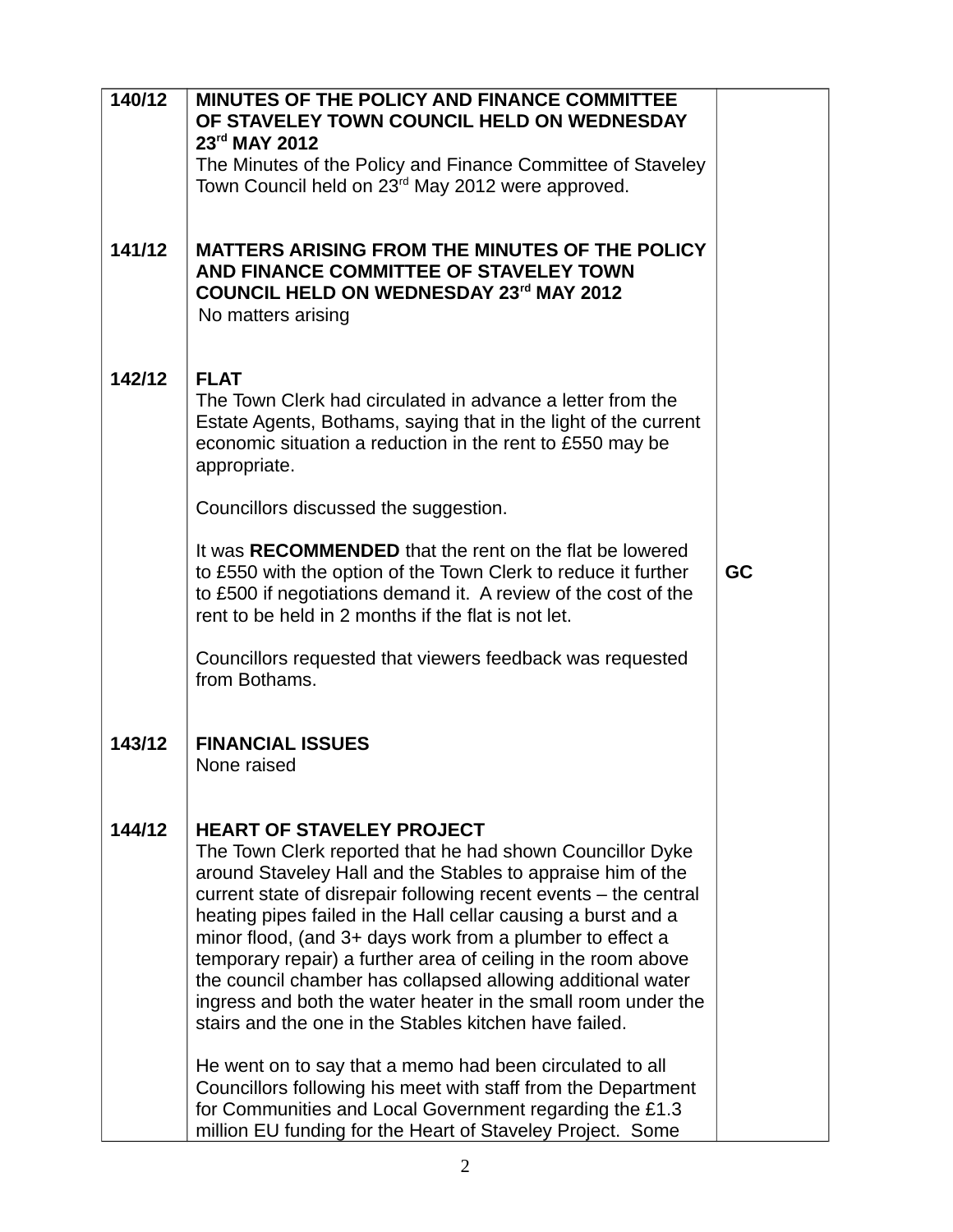parts of the project, such as the cafe and the air hall are not within the remit of their funding, so these have been removed from the bid, however they have raised the level of intervention, so that the funding grant would continue to be £1.3 million. This was, of course, excellent news for the Project and Staveley. He anticipated a formal offer letter would be received in July.

He added that he had received two emails from the Heritage Lottery Fund authorising the draw down the £880,000 and permission to start the project work. Furthermore he has been advised by the DCLG that further Heritage Lottery Funding perhaps as much as £400,00 may be available at a later date.

There are several conditions on the funding:

- A quarantor
- A charge on the building
- That the building be leased to the Heart of Staveley Ltd and not be subject to a Community Asset Transfer.

Councillor Dyke queried whether the Heritage Lottery Funding could be now drawn down to cover the monies already spent on consultants fees and that the project could be started? The Town Clerk confirmed that this would be the case. He explained that the next step would be to involve Source Derbyshire for the tendering process.

The Town Clerk reported that project would begin on the Stables, as this is a much simpler project to complete and could be up and running within 1 year. Once complete it will bring in an estimated income of up to approximately £34,000, the running costs would be much lower, and the hirers would be transferred from the Stables to the Speedwell Rooms, making that more financially viable. All in all this would give an eventual estimated net saving to Staveley Town Council of approximately £70,000 per year, after completion of the whole project.

The Heart of Staveley Project Ltd are also committing to raising funding of approximately £1 million in addition to the funding already secured, in a role similar to that of a 'Friends Of' group.

Councillor Dyke agreed that a lease would be much more beneficial than a Community Asset Transfer.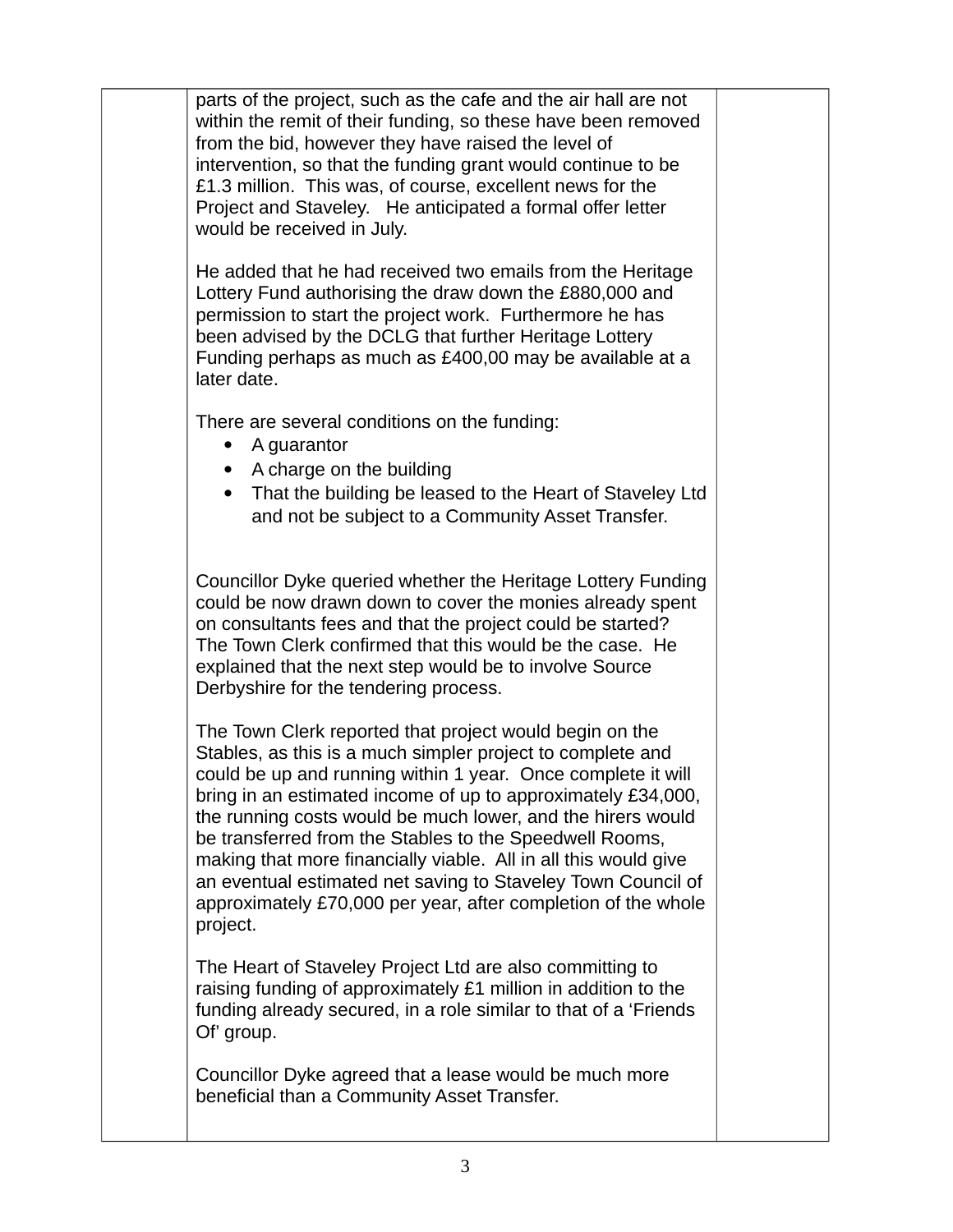The Chair raised concern about the future for Staveley Town Council staff, the Town Clerk confirmed that if and when the situation occurred TUPE could apply to all staff affected. The Chair confirmed that job security for staff would be paramount and that training would be available for any additional skills needed by staff for roles within the new company. Councillor Williams added that there if there were redundancies, they would not be compulsory for anyone, no staff will lose out; some staff may welcome voluntary redundancy. Councillor Ludlow asked for clarification regarding the situation with a guarantor. The Town Clerk explained that Chesterfield Borough Council or Derbyshire County Council would be suitable, as previously agreed although they may be not necessary, this condition may be waived as Staveley Town Council already has experience of managing a suite of offices. Councillor Elliott asked what would happen if the  $1<sup>st</sup>$  August deadline was reached and the actual monies had yet to be received – should the project still be cancelled? Councillor Williams clarified that if the funding bids are not accepted that Staveley Hall and the Stables would still need to be repaired at a cost to the council tax payers. They are both Grade II listed buildings and are on the 'At Risk' register and an order to repair could be served at any time. He added that he hoped additional funding could be found to cover the Public Works Loan. The Town Clerk replied that it was in the plan to do this and that he had been invited by Derbyshire County Council's Community Building Fund to apply for £250,000, plus the possible additional £400,000 from the Heritage Lottery Fund. There are also funding bids prepared for Biffa, Veolia and others. He asked Councillors to be mindful that he had previously made assurances that the Public Works Loan Board money was only borrowed as match funding for the Heritage Lottery and would not be spent unless absolutely necessary. The interest will be due in September and this will be paid out of the savings made by closing the Stables. The Chair reminded the Town Clerk that he had requested a copy of the Public Works Loan Board agreement. The Town Clerk replied that he would sort this out as soon as possible, but the Chair was aware of his workload and that he had previously requested a meeting to prioritise. **GC**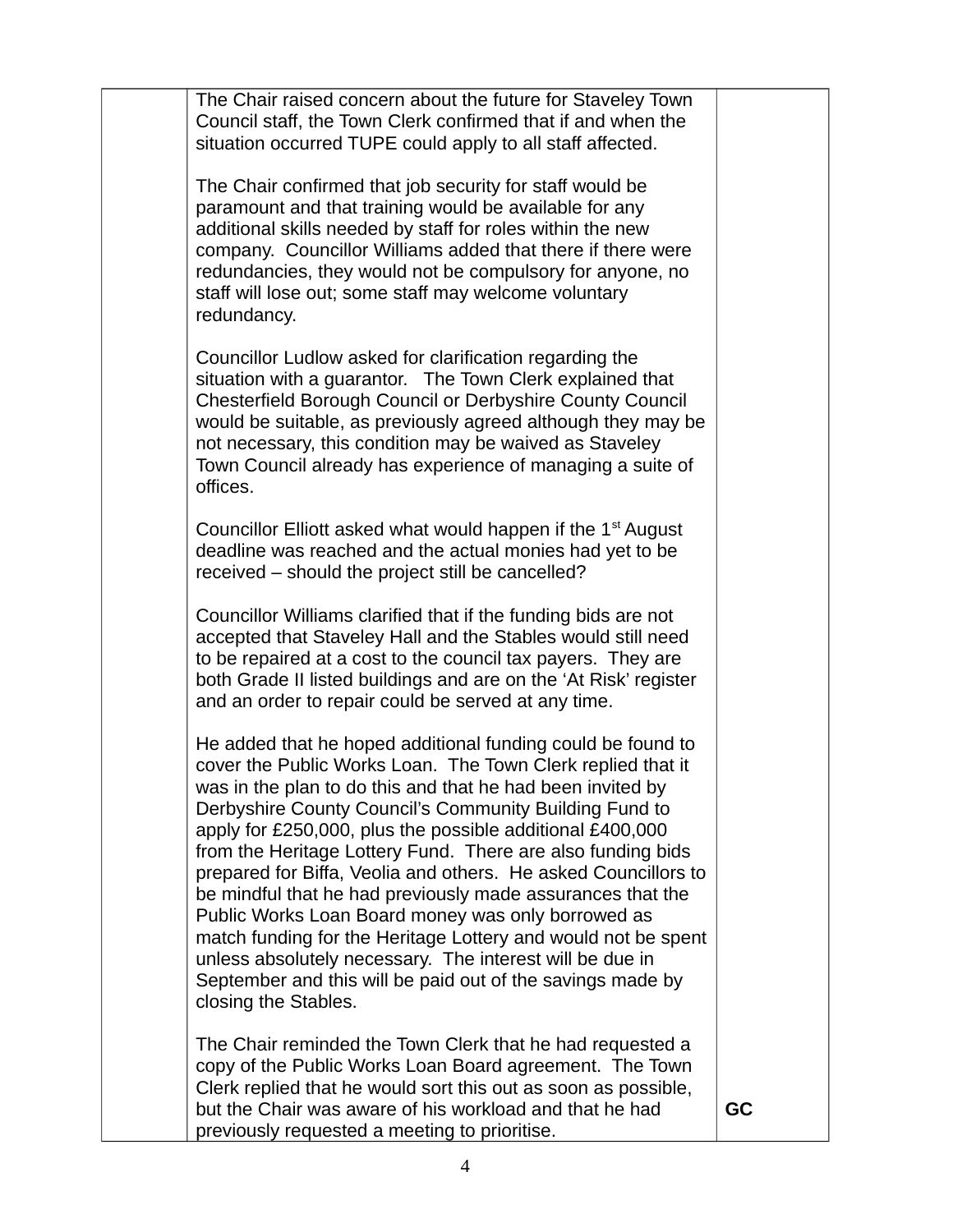|        | Councillor Dyke asked when the monies could be drawn<br>down. The Town Clerk answered that Councillors had agreed<br>to set up a separate bank account for the Heart of Staveley's<br>money and that his recommendation would be that the<br>Heritage Lottery Funding should be drawn down as soon as<br>possible, dependent upon the appropriate regulations.<br>It was RECOMMENDED that the Heritage Lottery Funding be<br>drawn down as soon as possible and that the first call made<br>on it would be to repay Staveley Town Council's account for<br>monies paid to the consultants for the Heart of Staveley<br>Project. This will also enable a prompt start on the building<br>phase of the project. | GC / IH |
|--------|---------------------------------------------------------------------------------------------------------------------------------------------------------------------------------------------------------------------------------------------------------------------------------------------------------------------------------------------------------------------------------------------------------------------------------------------------------------------------------------------------------------------------------------------------------------------------------------------------------------------------------------------------------------------------------------------------------------|---------|
| 145/12 | <b>AFFORDABLE ECO HOMES PROJECT</b><br>The Town Clerk reported that he has the contract and that he<br>will be studying it with great care before signing it to ensure<br>that Staveley Town Council receives the full money that<br>Cascade promised paid on time, and that other assurances<br>are in place, such as the junior allotments, the new access for<br>the allotments and the £7000 to the Friends of King George V<br>Park.<br>For a Town Council the size of Staveley Town Council to<br>provide 20 affordable Eco Homes is a unique project in the<br>UK.                                                                                                                                     |         |
|        | Once he is happy that everything is in place, the contract can<br>be signed by Councillors Dyke and Williams as agreed.                                                                                                                                                                                                                                                                                                                                                                                                                                                                                                                                                                                       |         |
| 146/12 | <b>INKERSALL ROAD PROJECT</b><br>The Chair reported that he had met with Terry Dams and<br>would be preparing a report for the next meeting.                                                                                                                                                                                                                                                                                                                                                                                                                                                                                                                                                                  | AH      |
| 147/12 | <b>STAVELEY MARKET</b><br>The Town Clerk reported that the Staveley Market Festival<br>and opening of the new market on Tuesday 26 <sup>th</sup> June was<br>very successful. The weather held and the new covers and<br>wind chaser flags looked good. He thanked Anne Frazer and<br>Lynne Bingham for staffing the Staveley Town Council stall<br>and also the Staveley Community Church for providing the<br>cakes. There were 22 stalls on the day and he hoped that the<br>interest would continue.<br>Councillor Dyke thanked all the staff – it was a credit to<br>Staveley Town Council how good and busy it looked.                                                                                  |         |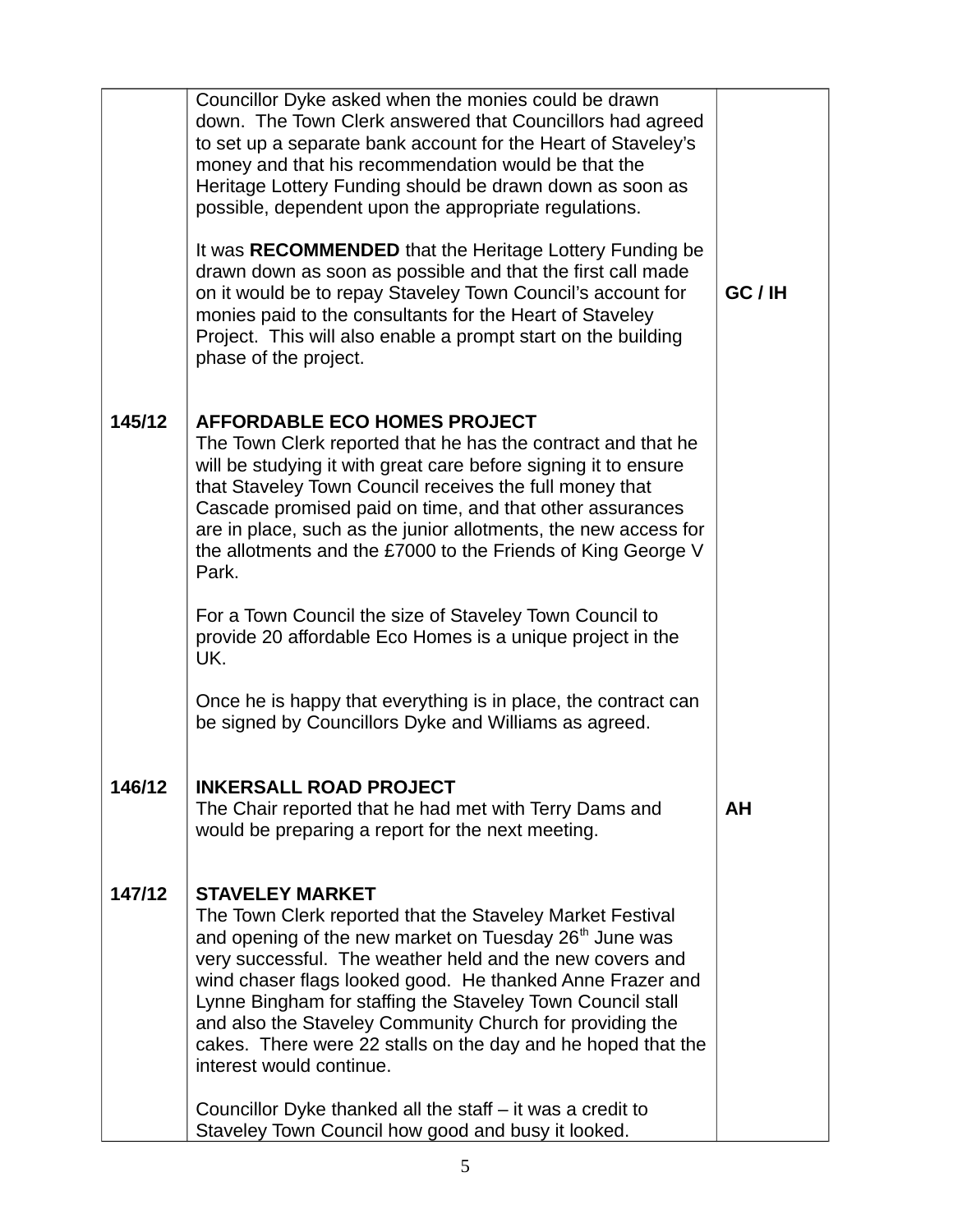|        | Councillor Williams stated that he thought more advertising<br>was needed and also suggested that having music played in<br>the Market Square raised the profile of the Market and added<br>to the atmosphere. A review is scheduled for 3 months time.<br>Councillor Elliot raised that one or two of the stall holders<br>used their own tarpaulins which did not look as nice as the<br>new stall covers.<br>The Chair added that he had explained the new pricing<br>structure (discounts for attending more than 1 market per<br>week) to the stall holders and asked that the Town Clerk<br>clarify the situation with staff, and look at additional<br>advertising. | GC                       |
|--------|----------------------------------------------------------------------------------------------------------------------------------------------------------------------------------------------------------------------------------------------------------------------------------------------------------------------------------------------------------------------------------------------------------------------------------------------------------------------------------------------------------------------------------------------------------------------------------------------------------------------------------------------------------------------------|--------------------------|
| 148/12 | A Continental Market has been suggested for the future, but<br>large footfall is required, so it was suggested that it could be<br>combined with another event such as the Canal Festival or<br>the Armed Forces Event.<br><b>MASTIN MOOR COMMUNITY CENTRE</b><br>The Town Clerk reported that he had circulated a report                                                                                                                                                                                                                                                                                                                                                  |                          |
|        | regarding the sale of the building.<br>It was RECOMMENDED that the Town Clerk's advice is<br>followed and the building is put on the market for sale as soon<br>as possible.                                                                                                                                                                                                                                                                                                                                                                                                                                                                                               | GC                       |
| 149/12 | <b>RESTRUCTURING ISSUES</b><br>The Town Clerk reported that following the start of the Heart<br>of Staveley Project the Speedwell Rooms would be the only<br>community facilities available to hire from Staveley Town<br>Council and it would therefore see increased usage. It needs<br>work to improve its appearance.                                                                                                                                                                                                                                                                                                                                                  |                          |
|        | It was RECOMMENDED that Councillors D Collins and A Hill<br>meet with the Town Clerk and staff of the Speedwell Rooms<br>to discuss improvements that can be made.                                                                                                                                                                                                                                                                                                                                                                                                                                                                                                         | <b>DCI</b><br>GC /<br>AH |
| 150/12 | <b>CHESTERFIELD AND NORTH EAST DERBYSHIRE</b><br><b>CREDIT UNUION</b><br>Councillor Williams raised that following a visit from Karen<br>Peck to speak to Staveley Town Council that an article in the<br>Staveley Town Crier could be offered to the Credit Union.                                                                                                                                                                                                                                                                                                                                                                                                        |                          |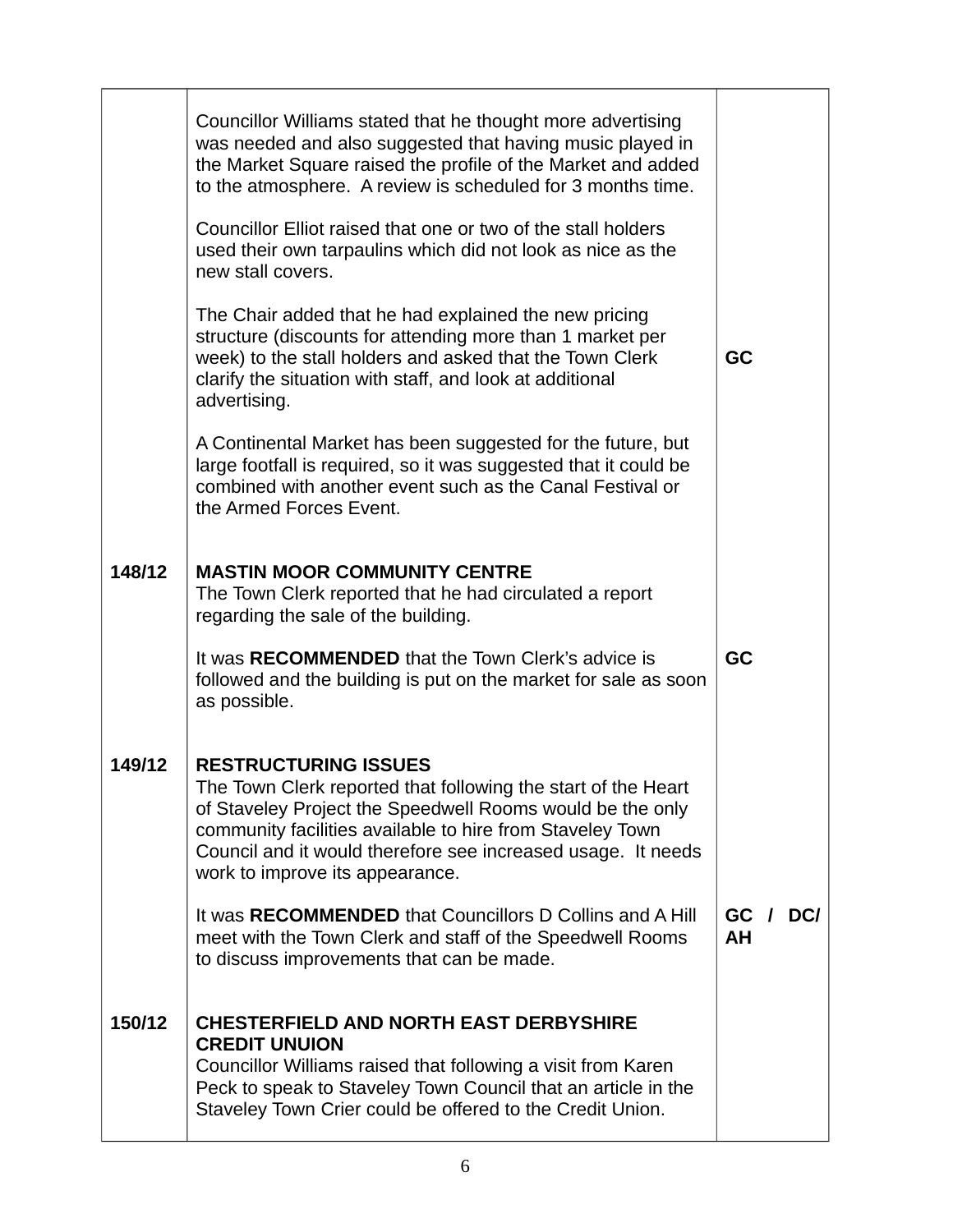|        | The Town Clerk stated that Councillors had requested that the<br>item be added to the agenda specifically to discuss a grant of<br>money to the Credit Union to be used for emergency loans to<br>residents of the Town Council area only. Councillors agreed<br>to look at this in the future.                                                                                                                                                                                                                                                           |         |
|--------|-----------------------------------------------------------------------------------------------------------------------------------------------------------------------------------------------------------------------------------------------------------------------------------------------------------------------------------------------------------------------------------------------------------------------------------------------------------------------------------------------------------------------------------------------------------|---------|
| 151/12 | <b>SECTION 137 POLICY</b><br>The Chair circulated a draft policy, the Town Clerk raised that<br>not only the electorate should benefit, but all residents of the<br>Staveley Town Council area.<br>It was RECOMMENDED that the Section 137 Policy be<br>adopted with the change of 'electorate' to 'residents'.                                                                                                                                                                                                                                           | GC      |
| 152/12 | <b>ANNUAL RETURN</b><br>Councillor D Collins stated that clarification had been<br>requested from the Finance Officer over the risks to Staveley<br>Town Council as detailed in Section 5 of the Annual Return.<br>The Finance Officer replied that the question covered the<br>Audit Commissioners Requirements regarding Corporate<br>Governance and refers to insurance, the setting of the<br>precept and financial regulations being in place – it does not<br>refer to specific projects.<br>It was RECOMMENDED that the Annual Return be accepted. | GC / IH |
| 153/12 | <b>STAVELEY TOWN COUNCIL WEBSITE</b><br>The Assistant Town Clerk reported she has added all the text<br>on to the 'under construction' website and that it just has the<br>formatting, photographs and links to finish. Unfortunately, due<br>to workload, progress is slow.                                                                                                                                                                                                                                                                              |         |
| 154/12 | <b>STAVELEY TOWN CRIER</b><br>Councillors reported that it was not delivered in Duckmanton,<br>Poolsbrook and Mastin Moor.<br>Councillor Williams raised if it was possible to include<br>businesses in the next edition of the Town Crier, possibly a<br>feature business each issue. The Town Crier stated that the<br>reason for publication was to promote Staveley Town Council<br>and the many activities it is involved in.                                                                                                                        |         |
|        | <b>PART II - CONFIDENTIAL BUSINESS</b>                                                                                                                                                                                                                                                                                                                                                                                                                                                                                                                    |         |